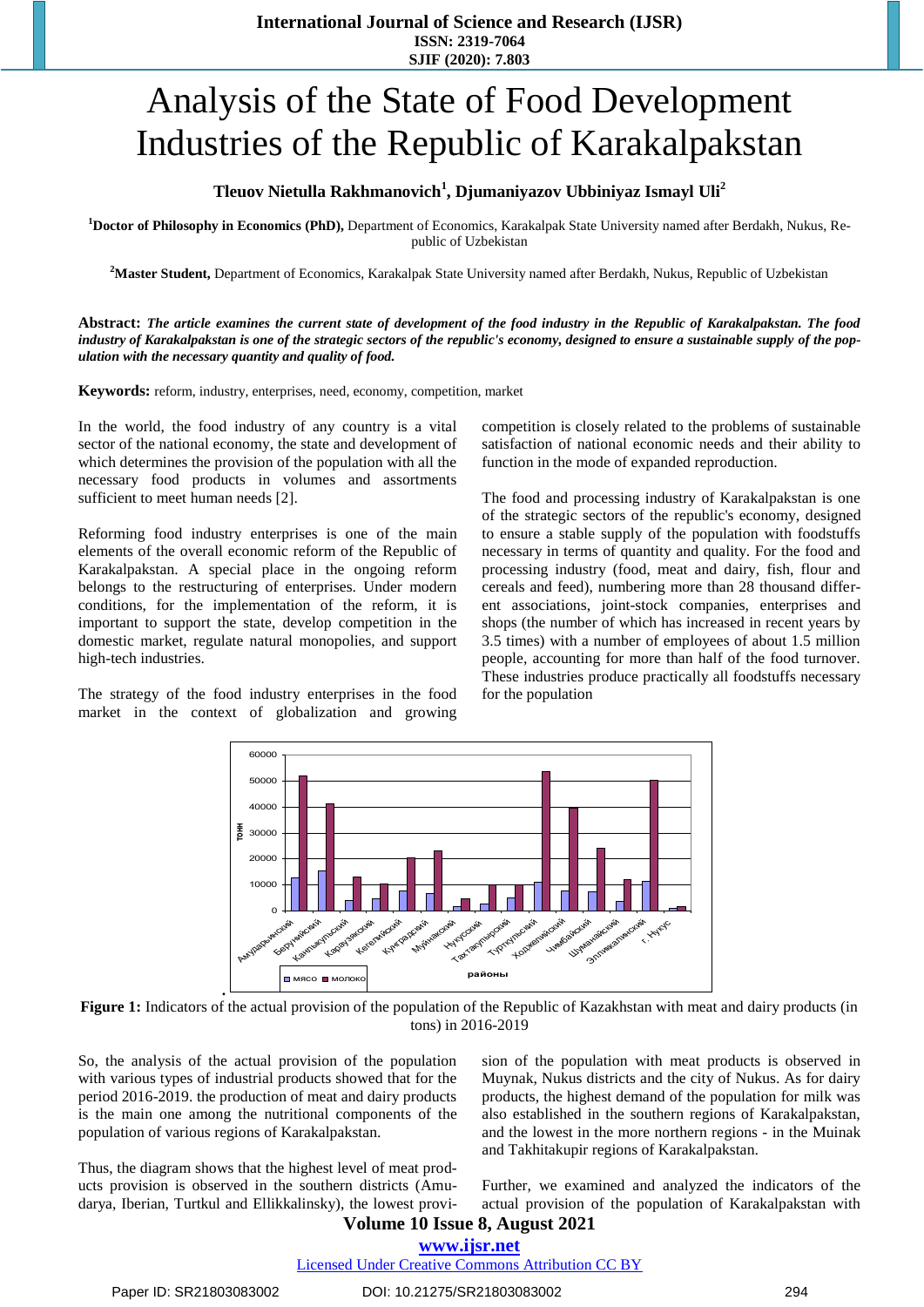#### **International Journal of Science and Research (IJSR) ISSN: 2319-7064 SJIF (2020): 7.803**

fish products. Note that fish products are of great importance in the nutrition of the population and have an ethnic character.



**Figure 2:** Indicators of the actual provision of the population of the Republic of Kazakhstan with fish products and honey (in tons) in 2016-2019

The highest level of fish supply is observed in the northern regions of the republic - Muynak, Kungrad regions, as well as in the Amu Darya region. As for the provision of honey, here the indicators are distributed at a more equal level. The analysis of the indicators of the actual provision of the population of the Republic of Kazakhstan with vegetable products (in tons) in 2016-2019. showed that the maximum values are observed in the following regions - Amudarya, Nukus, Turt-Kul and Ellikkala regions of Karakalpakstan. The lowest level of provision with vegetable products was found in Muynakskiy, Takhtakupyrskiy districts and Nukus city (Fig. 3).



**Figure 3:** Indicators of the actual provision of the population of the Republic of Kazakhstan with vegetable products (in tons) in 2016-2019

Recently, in the diet of the population of Karakalpakstan, the most prevalent food products are potatoes, melons and fruits. The analysis of the indicators of the actual provision of the population of the Republic of Kazakhstan with potato, fruit and melon products (in tons) in 2016-2019. showed that all three types of products prevail in the southern regions, as for the population of the northern regions, here their provision is lower (Fig. 4).

The condition for creating the prerequisites for strengthening the country's economic foundations is the development of promising theoretical provisions and scientifically grounded methods of state investment policy and the investment strategy of industrial companies, the formation of a new investment climate. By now, it has become obvious that it is necessary to develop a scientifically grounded program for

the development of high-tech industries based on the effective use of their own investment potential [1].

As experts note, the objective need to saturate the food market with domestically produced products presupposes the effective functioning of food enterprises, since not only the standard of living of the population, but also the development of the economy as a whole depends on the volume of food production, their quality and price [3].

Thus, the analysis of the food industry market in the Republic of Karakalpakstan made it possible to identify the shortcomings and prospects of economic growth, positive trends in the development of food industries.

### **Volume 10 Issue 8, August 2021**

**www.ijsr.net**

Licensed Under Creative Commons Attribution CC BY